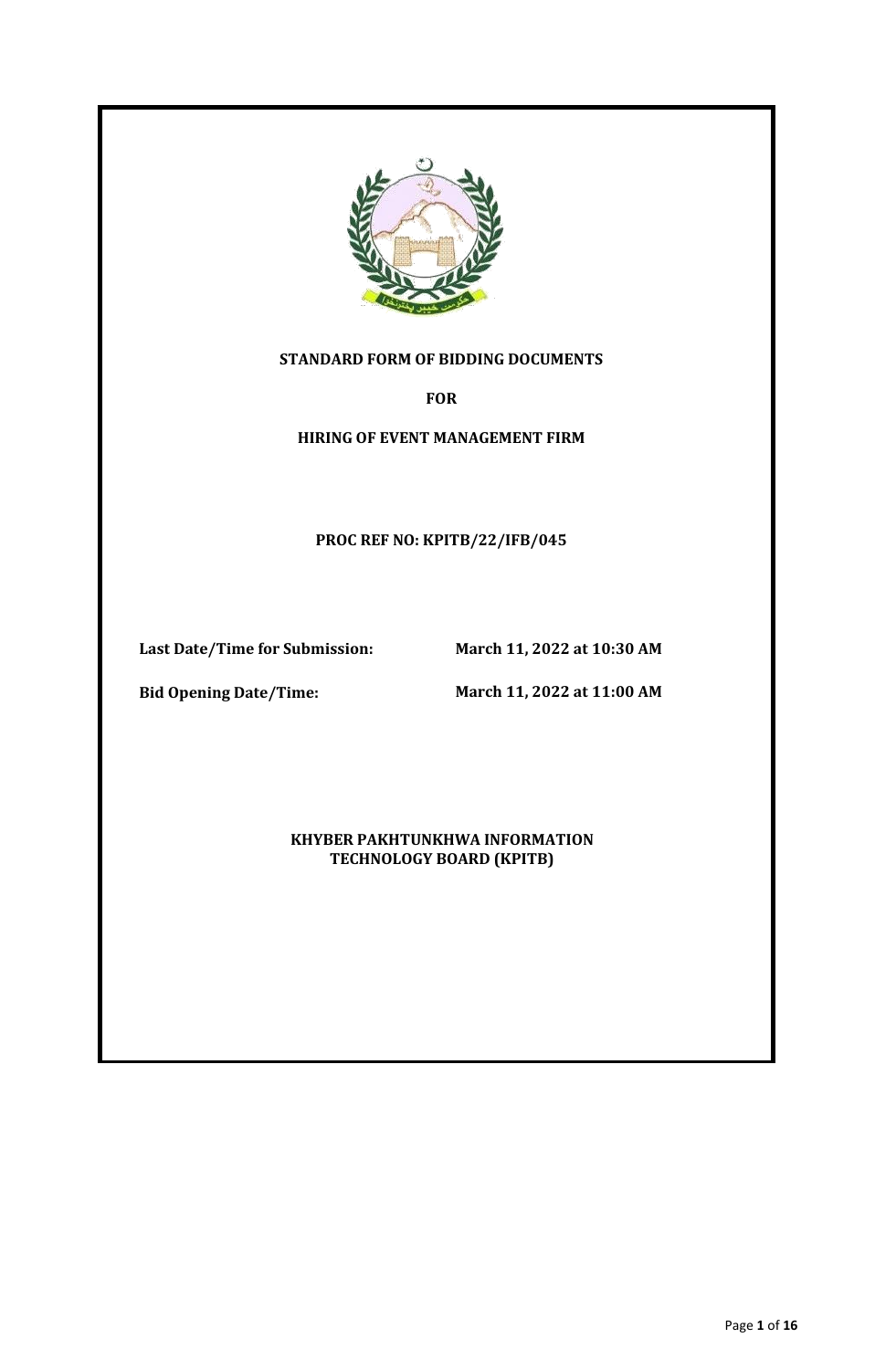## **TABLE OF CONTENTS**

| PERFORMANCE BANK GUARANTEE FORM IN RESPECT OF PURCHASE ORDER / CONTRACT |  |
|-------------------------------------------------------------------------|--|
|                                                                         |  |
|                                                                         |  |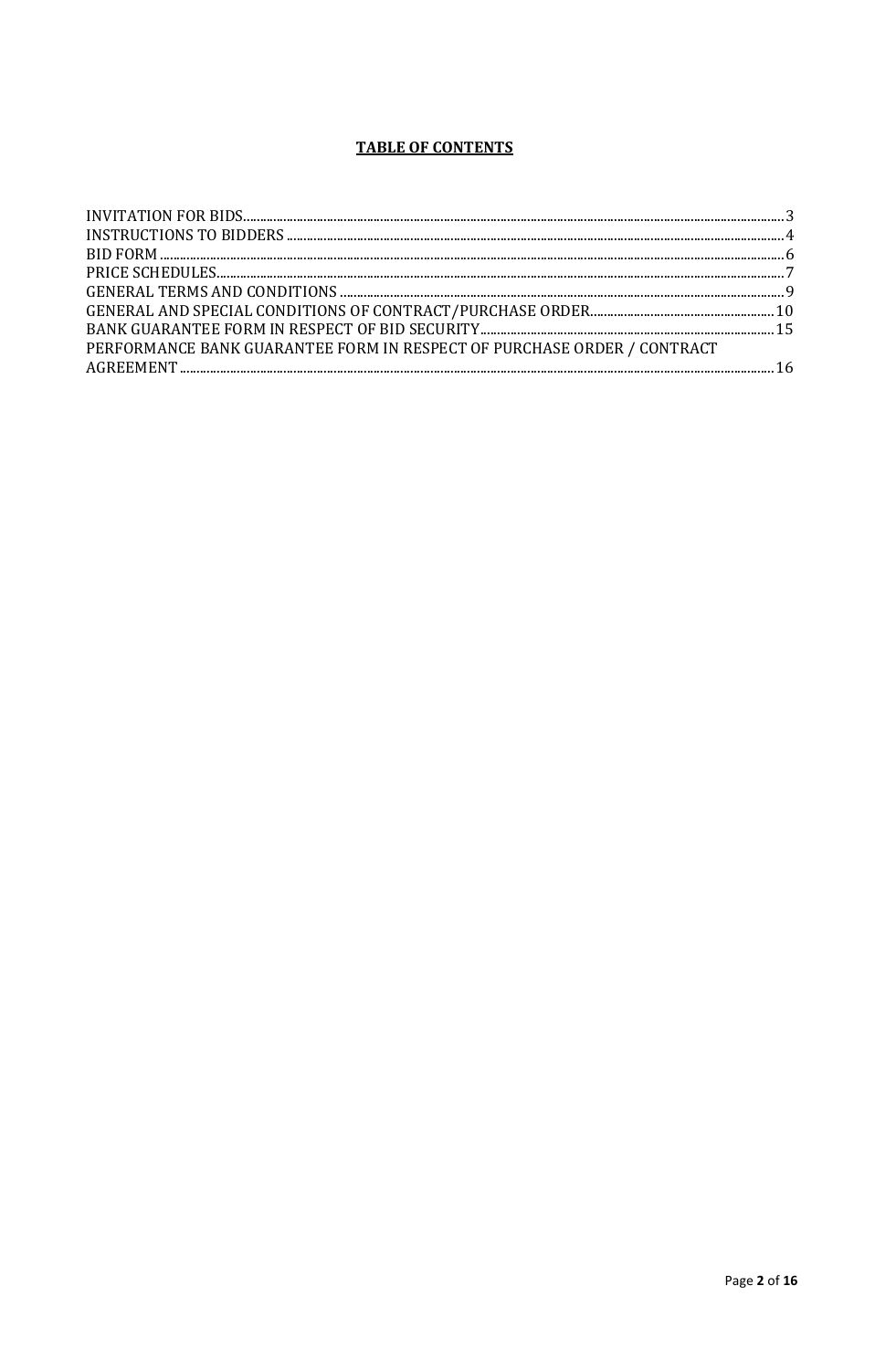## **INVITATION FOR BIDS**

## <span id="page-2-0"></span>**IFB No. KPITB/22/IFB/045**

- 1. The KPITB has received an allocation from the Public Fund in Pak rupees / Foreign Currency towards the cost of ICT project. It is intended that part of the proceeds of this allocated fund will be applied to eligible payments under the contract for Hiring of Event Management Firm
- 2. The KPITB now invites sealed bids from eligible bidders for the supply of Hiring of Event Management Firm.
- 3. Interested eligible bidders may obtain further information from and inspect the bidding documents at the office 134-136, Industrial Estate, Jamrud Road, Hayatabad Peshawar, Khyber Pakhtunkhwa.
- 4. A complete set of bidding documents can be downloaded by interested bidders from the website [www.kpitb.gov.pk/rfps](http://www.kpitb.gov.pk/rfps)
- 5. The provisions in the Instructions to Bidders and in the General Conditions of Contract are in strict compliance with the provisions of the Khyber Pakhtunkhwa Public Procurement Act and its Rules made thereunder which also conform to the requirements of the World Bank *Standard Bidding Documents: Procurement of Goods for National Competitive Bidding, Pakistan*.
- 6. Bids must be delivered to the above office on or before **10: 30 AM on March 11, 2022** and must be accompanied by a security of two (02 %) percent in the form of Demand Draft/Banker Cheque/ CDR.
- 7. Bids will be opened in the presence of bidders' representatives who choose to attend at **March 11, 2022 at 11:00 AM** at the offices of 134-136, Industrial Estate, Jamrud Road, Hayatabad Peshawar, Khyber Pakhtunkhwa.
- 8. The bidders are requested to give their best and final prices as no negotiations are expected.

**Assistant Director (Procurement)** Industrial Estate, Jamrud Road, Hayatabad Peshawar, Khyber Pakhtunkhwa 091-5891516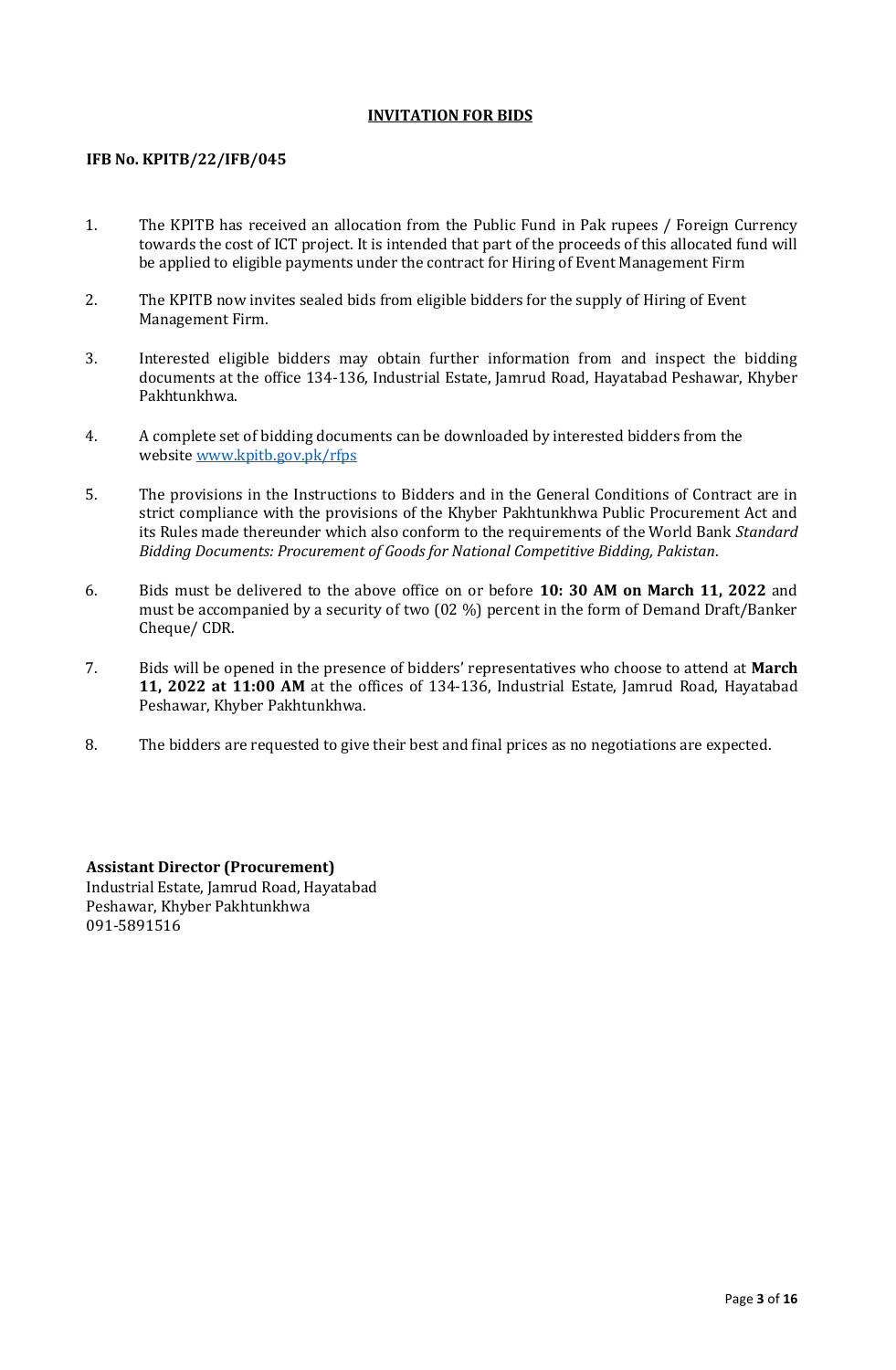#### **INSTRUCTIONS TO BIDDERS**

- <span id="page-3-0"></span>A. The bidder must submit the proposals in sealed envelopes and as per specified procurement method of single stages one envelope.
- B. The proposal shall be clearly marked on the outer side technical and financial.
- C. The proposals must contain a transmittal letter on the bidder's letterhead, duly stamped by authorized representative (BID FORM AND PRICE SCHEDULES).
- D. Bidders shall apply for all the items**,** as the purchase order shall be issued to the overall lowest eligible firm.
- E. The envelopes should be on the name address and contact details of the addresses and the addressors.
- F. The proposal shall contain the copy of legislation with one of the mandated authorities of Government of Pakistan along with the national tax number certificate.
- G. The proposal shall contain sales tax registration certificate.
- H. The bidder shall specify validity in days, the submitted bid KPITB may under exceptional circumstances request for extension in bid validity which shall be for not more than the period equal to the period of the original bid validity.
- I. Bidders may associate with other organizations to enhance their capacity. However, such associations may only take place before the bidding. Once firms are short listed, no such association will be allowed.
- J. Collusion between the firms is strictly prohibited. Any firm / group of firms found involved in creating a cartel or any other collusion arrangement against the interest of the project/government, will be blacklisted and debarred.
- K. The proposals should be in accordance with enclosed specifications and description.
- L. Response time: all bidders shall submit proposals on or before close of office on **March 11, 2022 at 10:30 AM** at 134-136, Industrial Estate, Hayatabad Peshawar, Khyber Pakhtunkhwa. These will be opened half an hour after the deadline. No proposal in any case shall be accepted after the deadline.
- M. The bidder shall submit an affidavit that it has never been blacklisted.
- N. The bidder will deposit bid security money with procuring entity equal to 2% of the total value of the bid. The bid security money so deposited shall be returned to the depositor after signing the contract.
- O. The procuring entity may reject one or all such proposals, which are vague (in terms of financial proposal) or does not adhere to these instructions.
- P. The procuring entity may offer for re-biding in case the proposal does not satisfy its professional requirements.
- Q. Contract will be signed with the successful bidders and its terms and conditions will govern the executive of the contract.
- R. The procuring entity may increase or decrease the quantity of items if deems necessary.
- S. Arbitration as per law will be in case of disagreement arising out of contract execution, which cannot be settled, between the two parties (KPITB and supplier/vendor/bidder).
- U. **Schedule of Requirement**: All the items shall be delivered within the stated timeline as communicated by the PE.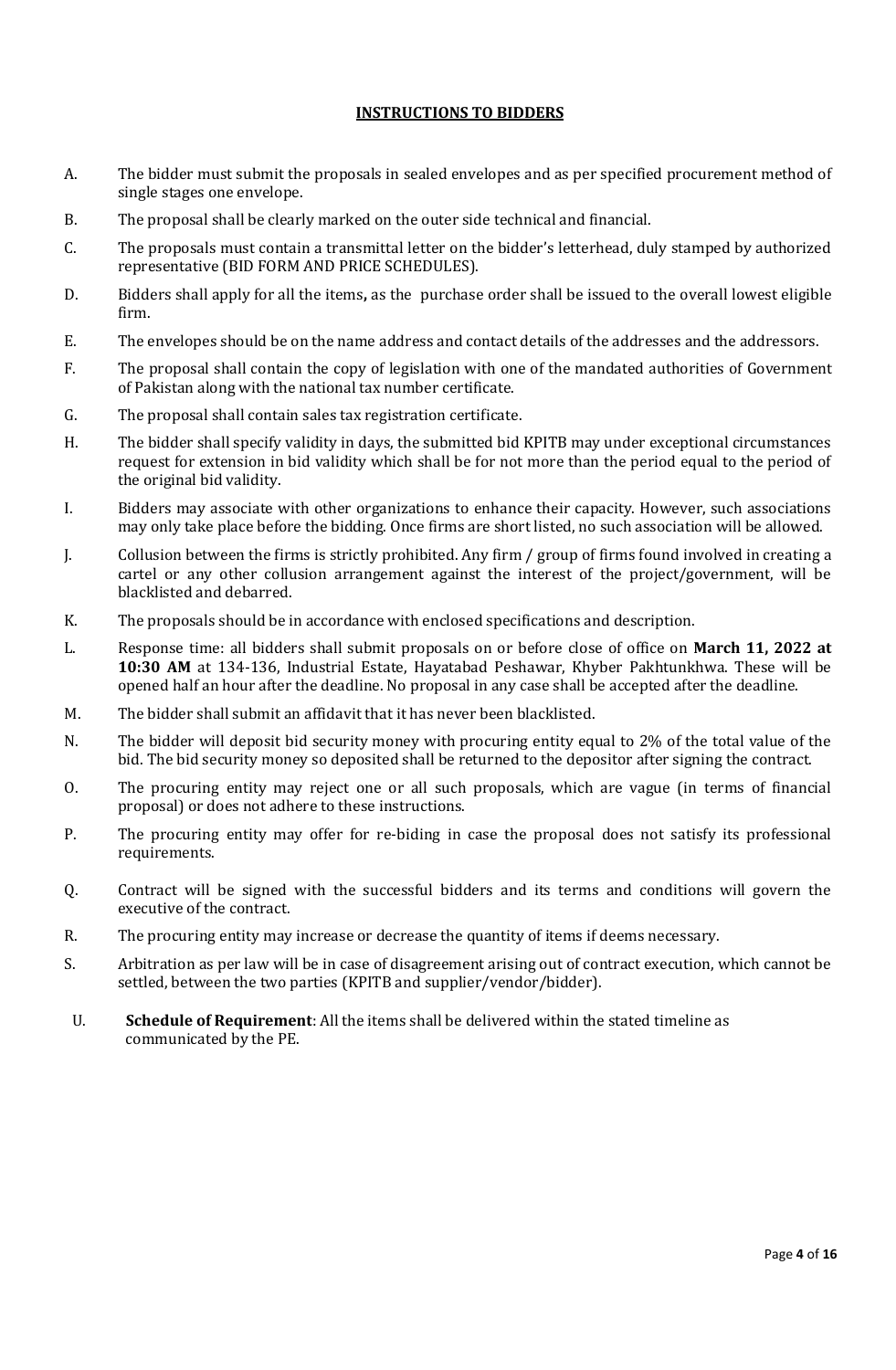# V. **ELIGIBILITY/ QUALIFICATION CRITERIA**

Following is the mandatory qualification criteria.

| S. No        | <b>Criteria</b>                                                                                                                                                                                                                                                        | Documentary Evidence                                                     |  |  |
|--------------|------------------------------------------------------------------------------------------------------------------------------------------------------------------------------------------------------------------------------------------------------------------------|--------------------------------------------------------------------------|--|--|
| $\mathbf{1}$ | Bidders should be registered entities with the Government<br>(Company with SECP & AOP with Registrar of Firms).                                                                                                                                                        | <b>Registration Certificate</b>                                          |  |  |
| 2            | Bidder should be registered with FBR & KPRA and must be<br>on active tax payers list of FBR & KPRA.                                                                                                                                                                    | $\mathcal{R}_{1}$<br>Certificate<br>Registration<br><b>Active Status</b> |  |  |
| 3            | The bidder must have completed at-least three similar<br>assignments of similar nature and value in last three years.                                                                                                                                                  | Purchase Order/Contract                                                  |  |  |
| 4            | The local representative should have office in Khyber<br>Pakhtunkhwa.                                                                                                                                                                                                  | Documentary<br>with<br>proof<br>complete address and phone<br>numbers    |  |  |
| 5            | Can provide the item within the time specified in schedule<br>of requirement.                                                                                                                                                                                          | Schedule/<br>Mention<br>Supply<br>days on letter head/Price<br>Schedule. |  |  |
| 7            | Shall provide on a stamp paper an Affidavit stating that the<br>never been blacklisted<br>has<br>by<br>proponent<br>any<br>government/semi-government organizations (procuring<br>entity) under the administrative control of the federal /<br>provincial governments. | Affidavit on Judicial Stamp<br>Paper duly attested                       |  |  |

<span id="page-4-0"></span>Note: Contract / Purchase Order will be awarded to the lowest eligible/ qualified bidder fulfilling all the terms and conditions of the SBD.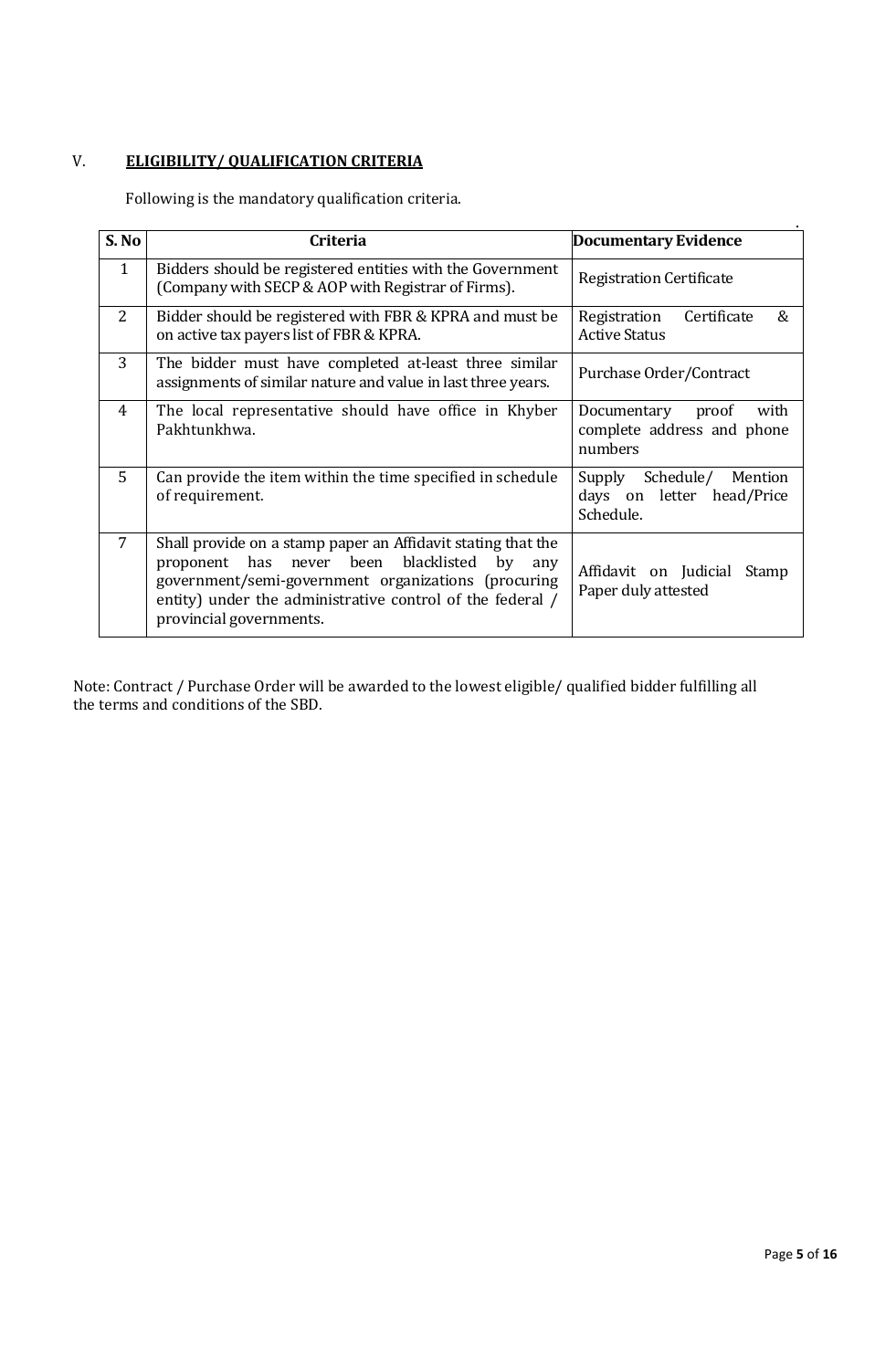#### **BID FORM**

Date: \_\_\_\_\_\_\_\_\_\_\_\_\_\_\_\_\_\_\_\_\_\_\_\_\_\_\_\_\_ IFB No: \_\_\_\_\_\_\_\_\_\_\_\_\_\_\_\_\_\_\_\_\_\_\_\_\_\_\_

To:

Khyber Pakhtunkhwa Information Technology Board Industrial Estate, Jamrud Road Hayatabad Peshawar, Khyber Pakhtunkhwa.

Dear Sir,

Having examined the bidding documents including Addenda Nos. *[insert numbers]*, the receipt of which is hereby duly acknowledged, we, the undersigned, offer to supply and deliver *[description of goods and services]* in conformity with the said bidding documents for the sum of *[total bid amount in words and figures]*  or such other sums as may be ascertained in accordance with the Schedule of Prices attached herewith and made part of this Bid.

We undertake, if our Bid is accepted, we will deliver the goods in accordance with the delivery schedule specified in the Schedule of Requirements.

If our Bid is accepted, we will obtain the guarantee of a bank in a sum equivalent to 10 Percent of the Contract Price for the due performance of the Contract, in the form prescribed by the Procuring agency.

We agree to abide by this Bid for a period of [number] days from the date fixed for Bid opening under relevant Clause of the Instructions to Bidders, and it shall remain binding upon us and may be accepted at any time before the expiration of that period.

Until a formal Contract is prepared and executed, this Bid, together with your written acceptance thereof and your notification of award, shall constitute a binding Contract between us.

Commissions or gratuities, if any, paid or to be paid by us to agents relating to this Bid, and to contract execution if we are awarded the contract, are listed below:

| Name and address of<br>Agent | <b>Amount and Currency</b> | Purpose of Commission or<br>Gratuity |
|------------------------------|----------------------------|--------------------------------------|
|                              |                            |                                      |
|                              |                            |                                      |
|                              |                            |                                      |

(if, none, state "none")

We understand that you are not bound to accept the lowest or any bid you may receive.

Dated this \_\_\_\_\_\_\_\_\_\_\_\_\_\_\_\_ day of \_\_\_\_\_\_\_\_\_\_\_\_\_\_\_\_\_\_\_ 20\_\_\_\_\_\_.

[signature]

\_\_\_\_\_\_\_\_\_\_\_\_\_\_\_\_\_\_\_\_

[in the capacity of]

\_\_\_\_\_\_\_\_\_\_\_\_\_\_\_\_\_\_\_\_\_\_\_\_\_\_\_\_\_\_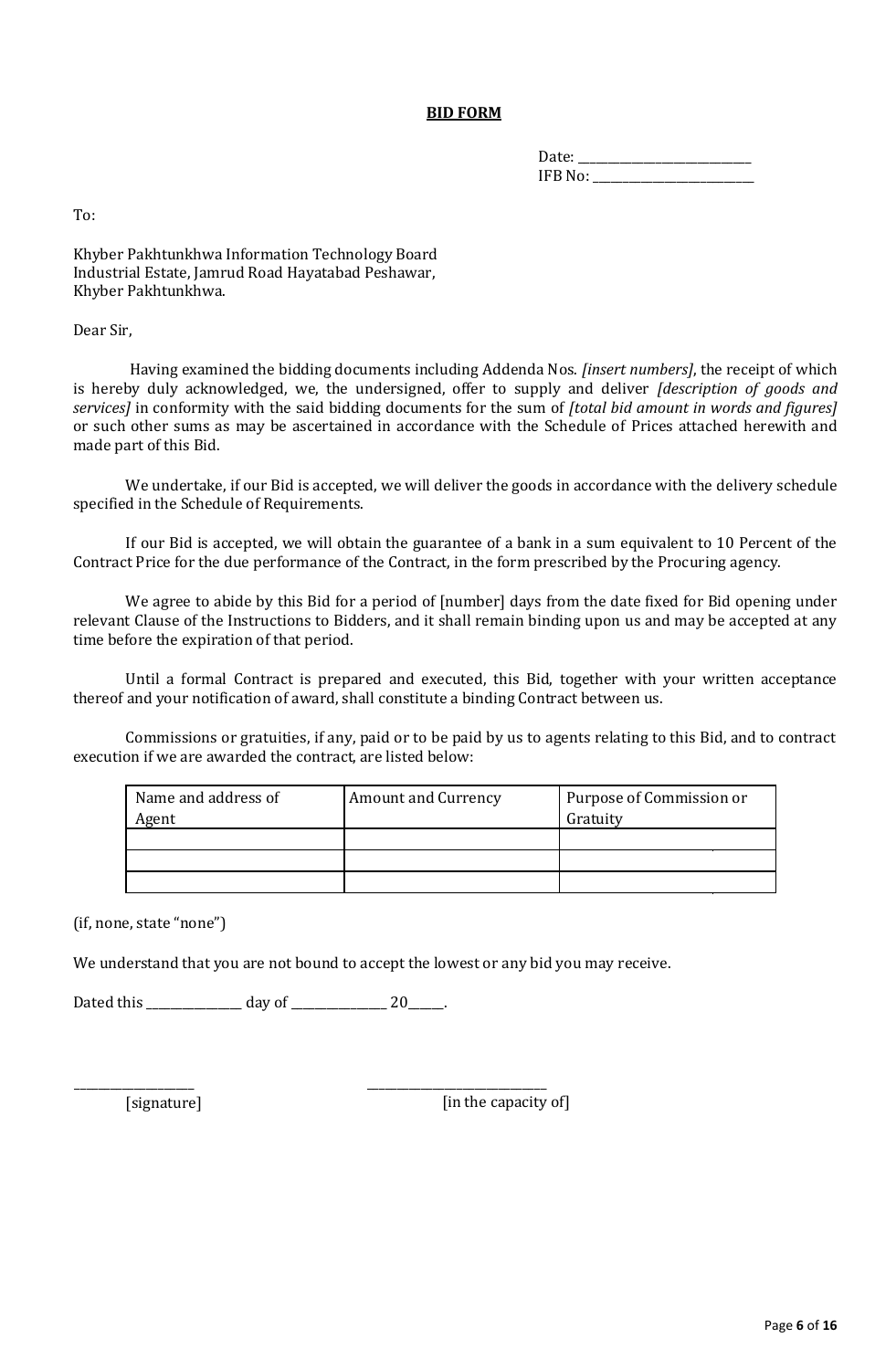## **PRICE SCHEDULES**

<span id="page-6-0"></span>

| <b>Financial Bid Sheet</b> |                                                                              |      |      |                   |  |                                                         |  |  |                                     |
|----------------------------|------------------------------------------------------------------------------|------|------|-------------------|--|---------------------------------------------------------|--|--|-------------------------------------|
|                            | Subject: Hiring of Event management Firm                                     |      |      | Date:             |  |                                                         |  |  |                                     |
|                            | <b>Supplier Name, Address &amp; Contact Details:</b>                         |      |      |                   |  | <b>Closing Date</b>                                     |  |  |                                     |
|                            |                                                                              |      |      |                   |  | NTN:                                                    |  |  |                                     |
|                            |                                                                              |      |      |                   |  | <b>STRN</b><br>Tel:                                     |  |  |                                     |
|                            |                                                                              |      |      |                   |  | Fax:                                                    |  |  |                                     |
|                            |                                                                              |      |      |                   |  | Email:                                                  |  |  |                                     |
|                            | Delivery and completion days from the issuance date of Purchase Order:       |      |      |                   |  |                                                         |  |  |                                     |
|                            | Quotation validity (in days):                                                |      |      |                   |  |                                                         |  |  |                                     |
|                            | Mentioned warranty and quoted brand against each line item:                  |      |      |                   |  |                                                         |  |  |                                     |
|                            | <b>Delivery and installation Locations:</b>                                  |      |      |                   |  | <b>KPITB Office Peshawar</b>                            |  |  |                                     |
| S.#                        | Item                                                                         | Unit | Qty. | <b>Unit Price</b> |  | <b>Unit Price</b><br><b>GST</b><br><b>Including GST</b> |  |  | <b>Total Price</b><br>including GST |
| $\mathbf{1}$               | Videography & Still<br>Photography                                           | Job  | 01   |                   |  |                                                         |  |  |                                     |
| $\overline{2}$             | <b>SMD</b> Screens                                                           | Job  | 01   |                   |  |                                                         |  |  |                                     |
| 3                          | <b>Digital Standees</b>                                                      | Job  | 01   |                   |  |                                                         |  |  |                                     |
| $\overline{4}$             | Tent, Catering,<br>Chairs, Flooring<br>Rugs, Lighting & Mgt.<br>of the event | Job  | 01   |                   |  |                                                         |  |  |                                     |
| 5                          | Food                                                                         | Job  | 01   |                   |  |                                                         |  |  |                                     |
| 6                          | Printing                                                                     | Job  | 01   |                   |  |                                                         |  |  |                                     |

Signature & Stamp of Bidder \_\_\_\_\_\_\_\_\_\_\_\_\_\_\_\_\_\_\_\_\_\_\_\_\_\_\_\_\_\_\_\_\_\_\_\_\_\_\_\_\_\_\_\_\_\_\_\_\_\_\_\_\_\_\_\_\_

*Note:* In case of discrepancy between unit price and total, the unit price shall prevail.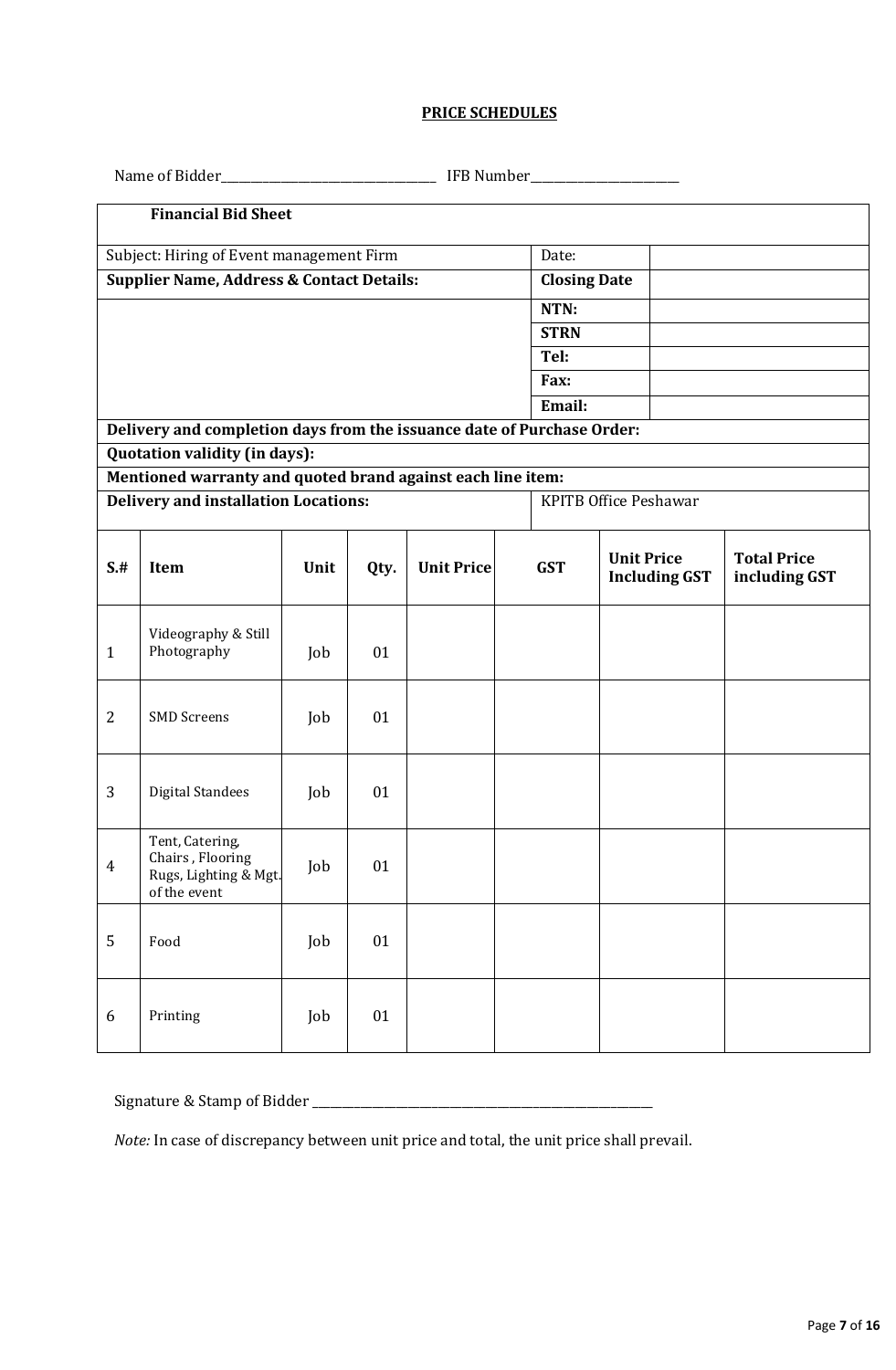| S No | Item                                                                        | <b>Description</b>                    |                                                                                                                                                           |  |  |
|------|-----------------------------------------------------------------------------|---------------------------------------|-----------------------------------------------------------------------------------------------------------------------------------------------------------|--|--|
|      |                                                                             | Pre Video (1 Qty.)                    | 120 Seconds (to be delivered within 24 hrs after the<br>event)                                                                                            |  |  |
| 1    | Videography                                                                 | Post Video (1 Qty.)                   | 120 Seconds (to be delivered within 24 hrs after the<br>event)                                                                                            |  |  |
|      |                                                                             | Photography                           | 100 processed images                                                                                                                                      |  |  |
|      |                                                                             | Highlights Video (1 Qty.)             | 60 seconds (to be delivered within 6 hrs after the<br>event)                                                                                              |  |  |
|      |                                                                             | Type                                  | Indoor P4 or above Premium Quality                                                                                                                        |  |  |
| 2    | <b>SMD Screens</b>                                                          | Back Stage SMD (1 Qty.)               | 20x10                                                                                                                                                     |  |  |
|      |                                                                             | SMDs (02 Qty.)                        | 10x10 each (to be installed on the sides of the hall)                                                                                                     |  |  |
|      |                                                                             | Size                                  | 6x2                                                                                                                                                       |  |  |
| 3    | <b>Digital Standees</b>                                                     | Type                                  | Premium Quality                                                                                                                                           |  |  |
|      |                                                                             | Qty:                                  | 06                                                                                                                                                        |  |  |
|      | Tent, Catering,<br>Chairs, Flooring<br>Rugs, Lighting &<br>mgt of the event | Tent:                                 | White Canopy (at least 60x30 feet) covered from all<br>four sides                                                                                         |  |  |
|      |                                                                             | Chairs                                | 600 foam chairs with white cover (Best quality)                                                                                                           |  |  |
|      |                                                                             | Sofa Sets                             | 15 Sofa Sets (2 seater) best quality                                                                                                                      |  |  |
| 4    |                                                                             | Table for Sofa Sets                   | 5 tables to be placed in front of sofas                                                                                                                   |  |  |
|      |                                                                             | Flooring                              | All Carpeted floor (best quality)                                                                                                                         |  |  |
|      |                                                                             | Roller/Runner                         | Red Carpet from entrance to stage                                                                                                                         |  |  |
|      |                                                                             | Lighting                              | Complete Indoor LED Lighting                                                                                                                              |  |  |
|      |                                                                             | <b>Mineral Waters</b>                 | 100 Bottles (550 ML)                                                                                                                                      |  |  |
|      |                                                                             | Stage                                 | Dimensions: (W)24f x (L)12 x (H)2f Good Quality                                                                                                           |  |  |
|      |                                                                             | Digital Rostrum                       | Yes                                                                                                                                                       |  |  |
|      |                                                                             | Sound System                          | Four pair sound system with best quality                                                                                                                  |  |  |
|      |                                                                             | <b>Tissue Boxes</b>                   | Qty: 20 (Rose Petal or Equivalent)                                                                                                                        |  |  |
|      |                                                                             | Lunch Box for                         |                                                                                                                                                           |  |  |
|      |                                                                             | participants (700 Qty.)               | Rice, Chicken Piece, Seekh Kabab, Drink (Cane)                                                                                                            |  |  |
| 5    | Food                                                                        | Lunch for Guests &<br>Officials       | Buffet setup along with cutlery (For 100 persons)<br>Menu: Beef Pulao, Chicken Roast, Beef Qorma, Mutton<br>Tikka, Fresh Salad, Drink Canes, Naan, Kheer, |  |  |
|      |                                                                             | Media Wall (01 qty.)                  | 10x10 Media Wall along with frame                                                                                                                         |  |  |
| 6    | Printing                                                                    | Standees with Flex (8                 |                                                                                                                                                           |  |  |
|      |                                                                             | Qty.)                                 | 5x2 standees with flex                                                                                                                                    |  |  |
|      |                                                                             | <b>Invitation Cards (100</b><br>Qty.) | A5 Card 4 color printing 130 Gram Art Card along with<br>envelope                                                                                         |  |  |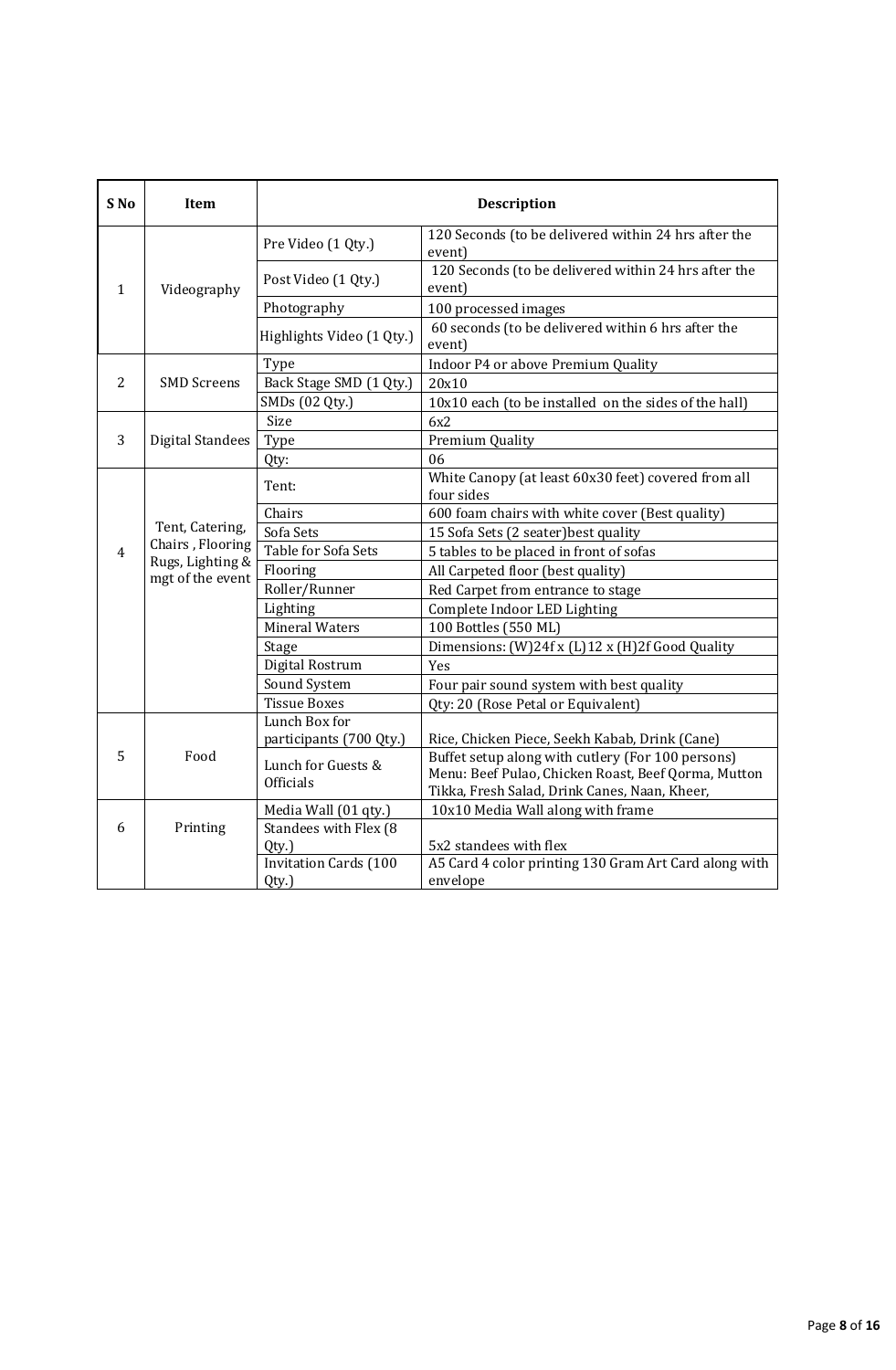## **GENERAL TERMS AND CONDITIONS**

<span id="page-8-0"></span>

| Ser. #   | Description /        | Qty. | <b>Unit Rate</b> | $GST + any$    | <b>Delivery</b> | <b>Total</b> |
|----------|----------------------|------|------------------|----------------|-----------------|--------------|
|          |                      |      |                  | other          |                 |              |
|          | <b>Specification</b> |      | (Rs.)            | applicable tax | <b>Period</b>   |              |
|          |                      |      |                  |                |                 |              |
| <u>.</u> |                      |      |                  |                |                 |              |
| ົ        |                      |      |                  |                |                 |              |

1. Following are the details regarding request for bids for procurement of IT Equipment's.

Matrix to be filled by the bidder as per the instructions laid down here.

## 2. **General Terms and Conditions:** Following are the General Terms and Conditions

- (a) The above details shall be submitted in a sealed envelope
- (b) "OPTIONAL" Sample must be submitted separately. In case samples are not provided, quote will be considered non-responsive.
- (c) The Supplier (s) must be registered with the Sales Tax authorities.
- (d) Warranty of Goods shall be provided along with quote. The warranty period shall be one (01) year"
- (e) The quote (s) must remain valid for ninety (90) days
- (f) All suppliers shall mention all applicable taxes in their quotes. In case any supplier has not done so, the procuring entity while comparing the offers will add the applicable taxes to the total quoted amount for each item.
- (g) The request for quotation is non-transferable.
- (h) Bids must be submitted on or before the given time and date to the officerdesignate for the purpose. No late quotation for any reason whatsoever will be considered.
- (i) The bid(s) must be accompanied with a bid security valuing 2 % of the total quoted price.
- (j) NTN certificate shall be enclosed.
- (k) Each supplier can only submit one offer / quote.
- (l) The bid must carry the authorized signatures of the representative of the supplier.
- (m) KPITB has the right to accept or reject any or all offers without assigning any reason thereof.

Thanking you.

## **Assistant Director (Procurement)**

<span id="page-8-1"></span>Industrial Estate, Jamrud Road, Hayatabad Peshawar, Khyber Pakhtunkhwa 091-5891516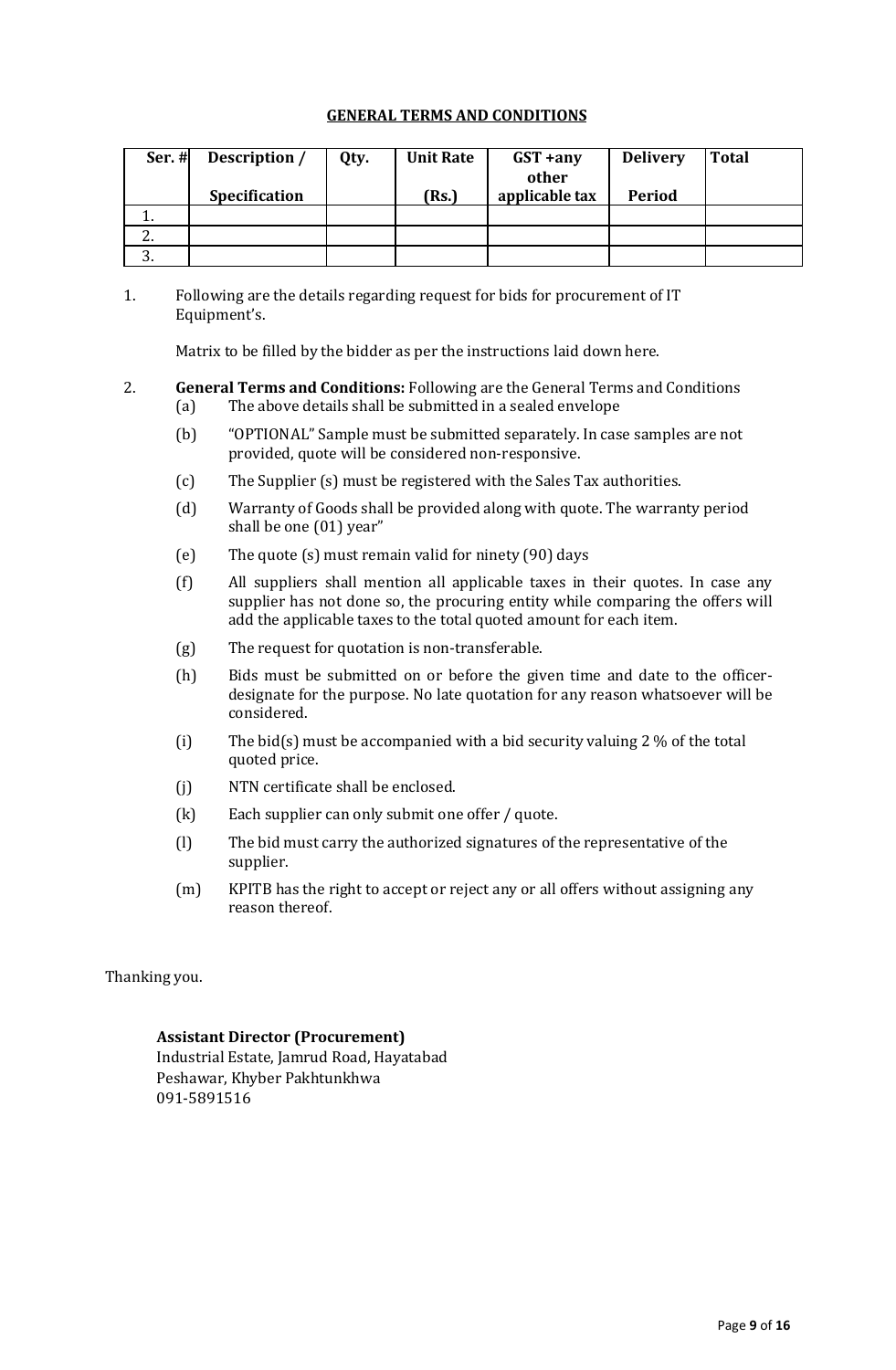#### **GENERAL AND SPECIAL CONDITIONS OF CONTRACT/PURCHASE ORDER**

## **A. LANGUAGE**

All communications and documentations related to procurements shall be in English.

## **B. BID SECURITY DEPOSIT**

Unless otherwise agreed between the Procuring entity and the Supplier, the later shall deposit with the Procuring Entity a sum equal to 2 % of the total value of the goods detailed in the said Schedule at 'C'.

## **C. PLACE AND TIME OF DELIVERY**

The Supplier/Vendor/bidder shall as may be required by the Procuring entity either deliver free at, places detailed in the said Schedule, the list and Quantities of the goods detailed herein and the goods shall be delivered out not later than the dates specified.

#### *(i) Delivery Schedule*

|        | Item               | Date of         | <b>Place of</b> |                     |            |
|--------|--------------------|-----------------|-----------------|---------------------|------------|
| Ser. # | <b>Deliverable</b> | <b>Delivery</b> | delivery        | <b>Verification</b> | Acceptance |
|        |                    |                 |                 |                     |            |
|        |                    |                 |                 |                     |            |
|        |                    |                 |                 |                     |            |
|        |                    |                 |                 |                     |            |

## **D. VARIATIONS / REPEAT ORDERS**

The Procuring entity may during the execution of the Contract, by notice in writing may direct the supplier to alter, amend, omit, add to or otherwise vary any part of the Schedule, in agreement with the Service Provider, and the Service Provider shall carry out such variations and be bound by the same conditions. Provided that repeat orders are within a period of six months, and that it does not exceed fifteen percent of the original contract value as per KPP Rules 2014.

#### **E. INSPECTION of Goods on Delivery (whole applicable)**

The goods shall be inspected by the inspecting team of the Procuring entity for quality/quantity etc at the agreed location/warehouse of the Procuring entity before the goods are provided/supplied at their final destination.

Inspection of goods shall be conducted without prejudice to the buyer's right to lodge quantity and quality claims. In case the goods are not found in conformity with the contracted quality/specifications, procuring entity shall have the right to lodge claims within 30 days from the date of inspection of the goods.

In case of dispute by the supplier, joint re-inspection of the supplied material shall be carried out, at the cost of the supplier, in presence his or his authorized representative either at a laboratory designated by the procuring entity or by a neutral independent entity as jointly agreed.

#### **F. PACKAGING**

Material/works/service should be packed suitably in appropriate wooden/metallic boxes/containers/pallets in such a manner that the goods are not lost or damaged in handling/transportation and the packing should be suitable enough to reach at the stores of procuring entity safely.

Each pack or container should clearly indicate the following information:

- Purchase Order Number and date.
- Name of Product/Deliverable.
- Quantity
- Gross and net weights
- Name of Manufacturers/service providers

Manufacturer's instructions regarding the maximum storage life of the product and the storage conditions must be followed.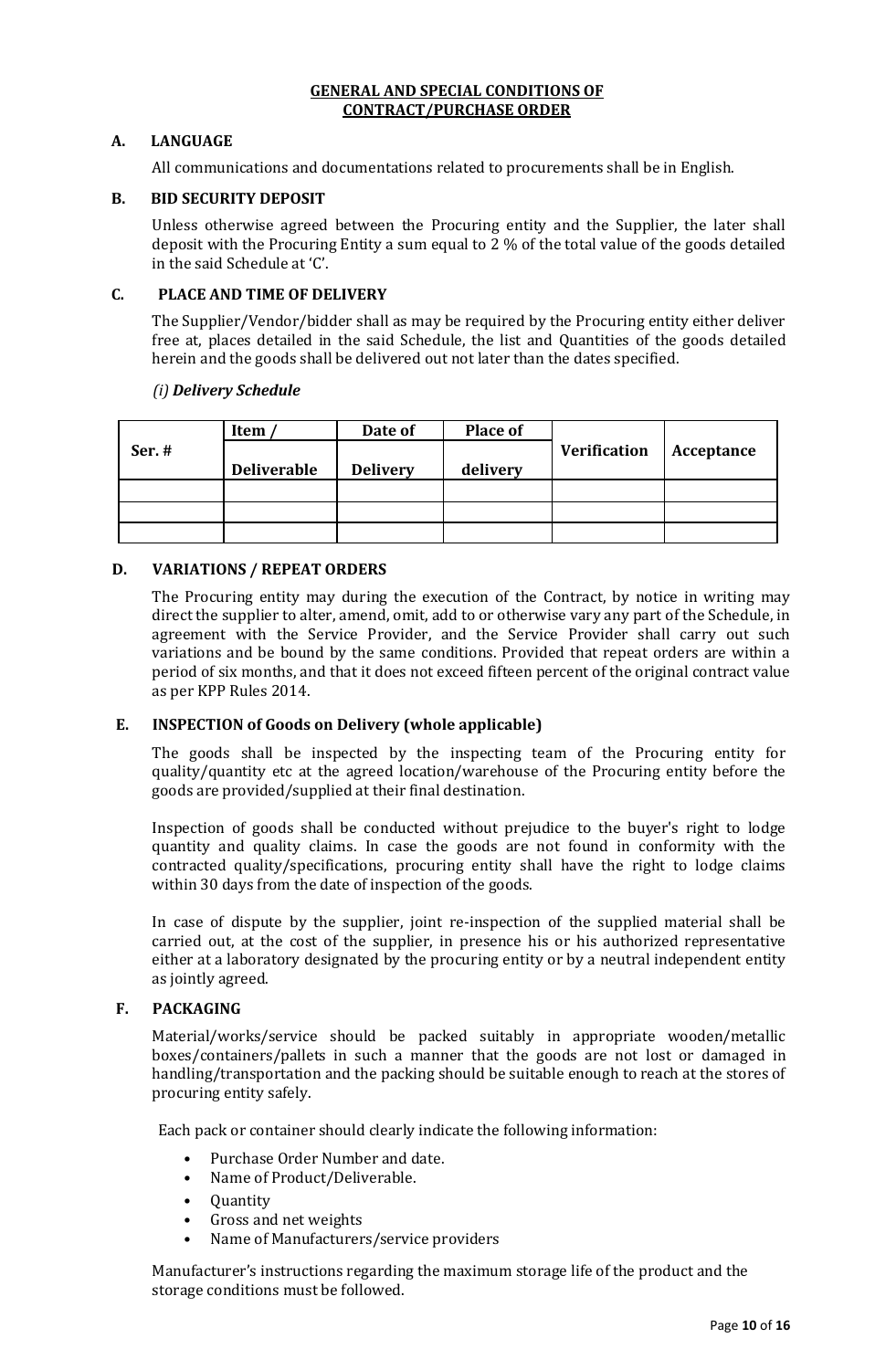Material/works/service should be delivered at the stores of procuring entity in original packing of the manufacturer.

Where applicable, manuals containing instructions of the manufacturer about the application (in use) of the item should be provided in English. If required by Procuring entity, technical experts should be sent by the manufacturer for application of the item at site.

## **G. PERFORMANCE BANK GUARANTEE**

Successful bidders shall furnish a Performance Bank Guarantee of 10% of value of Purchase Order/Tender price/Contract on the proforma prescribed provided that the guarantee is issued by any of the approved Banks within 20 days of issuance of the letter of acceptance. The performance guarantee shall remain valid throughout the execution of purchase order/contract and shall be returned within 10 days after the expiry of warranty period and satisfactory performance.

If such Guarantee is issued by a foreign bank, it should be countersigned by a Pakistani bank on the approved list of banks.

## **FORFEITURE OF PERFORMANCE BANK GUARANTEE**

The Performance Bank Guarantee may be forfeited if the service provider fails to deliver or supply goods in accordance with the terms and conditions of the Purchase Order or commits any breach of the Contract / Purchase Order.

## **H. PAYMENT CLAUSE:**

Payment shall be made on production of the following documents: -

- a. The Supplier/Vendor submits manually signed invoice in triplicate certifying that merchandise supplied is in accordance with the contract. The invoice must show the Purchase Order No.\_\_\_\_, Material Receiving Report No.\_\_\_\_, and Acceptance Note No.\_\_\_\_, with date, price/rate of each item.
- b. Material/Deliverables Receiving Report (in original) signed by the Authorized Representative of Procuring entity in acknowledgement of having received all supplies/deliverables in accordance with the Purchase Order/Contract Agreement.
- c. Authenticated sales tax invoice in original as prescribed in the Sales Tax Act 1990 (where applicable).
- d. Valid Income Tax Exemption Certificate (otherwise Income Tax at current applicable rates shall be deducted from the invoice).
- e. National Tax Number.
- f. Sales Tax Registration Number.
- g. Certificate in original issued by any one of the Independent Inception (where applicable).
- h. Bank Account Number and Branch.
- i. Recovery of all applicable taxes at source should be made as per rules
- j. Certificate from procuring entity stating Goods as per standard / professional requirement (format given below)

| $S.$ # | <b>Meets best</b><br>quality<br>standards<br>(5) | <b>Meets acceptable</b><br>quality standards<br>(4) | Meets un<br>acceptable<br>quality standards<br>standards<br>(3) | Does not meet<br>acceptable<br>quality<br>(2) |
|--------|--------------------------------------------------|-----------------------------------------------------|-----------------------------------------------------------------|-----------------------------------------------|
|        |                                                  |                                                     |                                                                 |                                               |
| 2.     |                                                  |                                                     |                                                                 |                                               |
| 3.     |                                                  |                                                     |                                                                 |                                               |
| 4.     |                                                  |                                                     |                                                                 |                                               |

#### **DETAIL OF STANDARDS (if applicable)**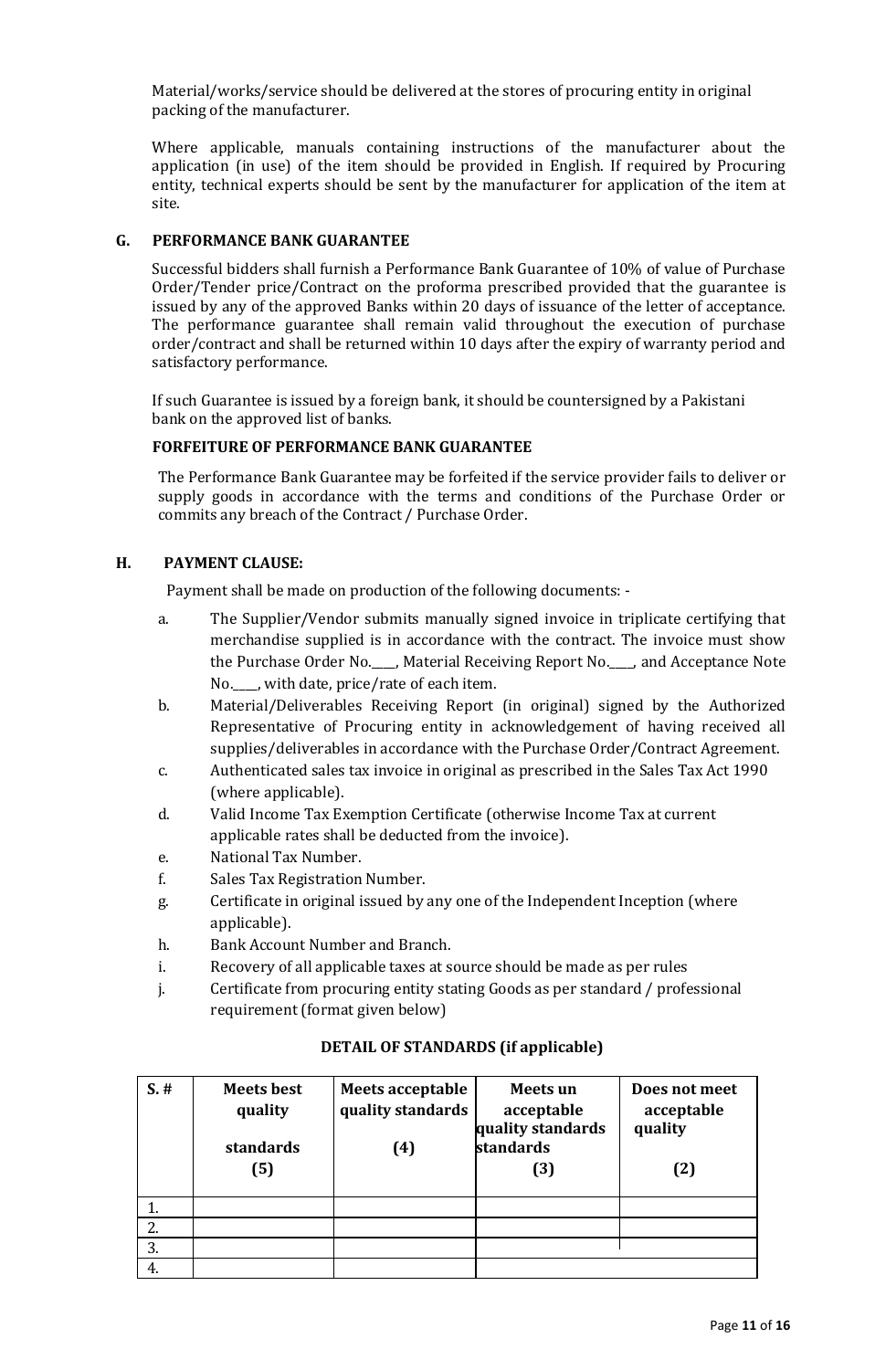#### **K. OBLIGATIONS AND OPTIONS IN CASE OF NON-FULFILMENT OF CONTRACTUAL OBLIGATIONS BY THE SUPPLIER**

The supplier shall perform services in accordance with recognized standards, applicable laws and regulations.

The suppliers shall appoint a focal person who shall coordinate with procuring entity at all times during the execution of the project (representing consultant firm /organization). The Project Coordinator shall have the qualifications as may be agreed between the client and the consultant.

The supplier shall carry out the services with due diligence and efficiency and in conformity with sound practices.

The supplier shall act at all times so as to protect the interests of the Client and shall take all reasonable steps to keep all expenses to a minimum consistent with sound economic and other practices. The supplier shall furnish the Client such information relating to the Services as the Client may from time to time reasonably request.

Except with the prior written approval of the Client, the supplier shall not assign or transfer the Agreement for Goods or any part thereof nor engage any other independent supplier or subcontractor to perform any part of the services without prior consent of the service providers

The supplier agrees that no proprietary and confidential information received by the supplier from the Client shall be disclosed to a third party unless the supplier receives a written permission from the Client to do so.

Procuring entity may take any of the following actions if after the placement of the Purchase Order the supplier fails to deliver the goods within the prescribed period, according to the specifications, quantities and other terms and conditions given in the Purchase Order/Contract agreement: -

Recover from the supplier as stipulated in the relevant purchase order/contract agreement, equivalent to 0.067% per day (2% per month) of the total value of contract in case of failure to deliver as per agreed timelines, provided that the total penalty shall not be imposed beyond maximum of 10% of the total contract value.

Purchase from any other source, at the risk and cost of the supplier, the goods not delivered or other goods of equivalent specifications, without canceling the Purchase Order/contract agreement;

Cancel the Purchase Order/contract agreement at supplier's risk and cost. In such case, procuring entity reserves the right to take any action against supplier which it may deem fit under the circumstances including the blacklisting of the supplier; or

Recover any consequential losses/damages incurred by procuring entity by withholding any or all amounts otherwise due to the supplier against this or any other Purchase Order/ Contract.

#### **L. DISPUTES AND CONTROVERSIES/DISPUTE RESOLUTION**

Procuring Entity shall constitute a Committee consisting of odd number of persons with proper powers and authorizations to redress complaints of bidders that may arise prior to issuance of Purchase Order/contract agreement, in accordance with the KPP Rules 2014.

If a bidder is not satisfied with the decision of the Committee, he may take recourse to the KPPRA.

The mere fact of lodging a complaint shall not warrant suspension of procurement process.

Any dispute or difference arising out of the Agreement which cannot be amicably settled between the Parties, shall be finally settled by KPPRA whose decision will final and biding on both the parties.

#### **Q. INDEMNITY**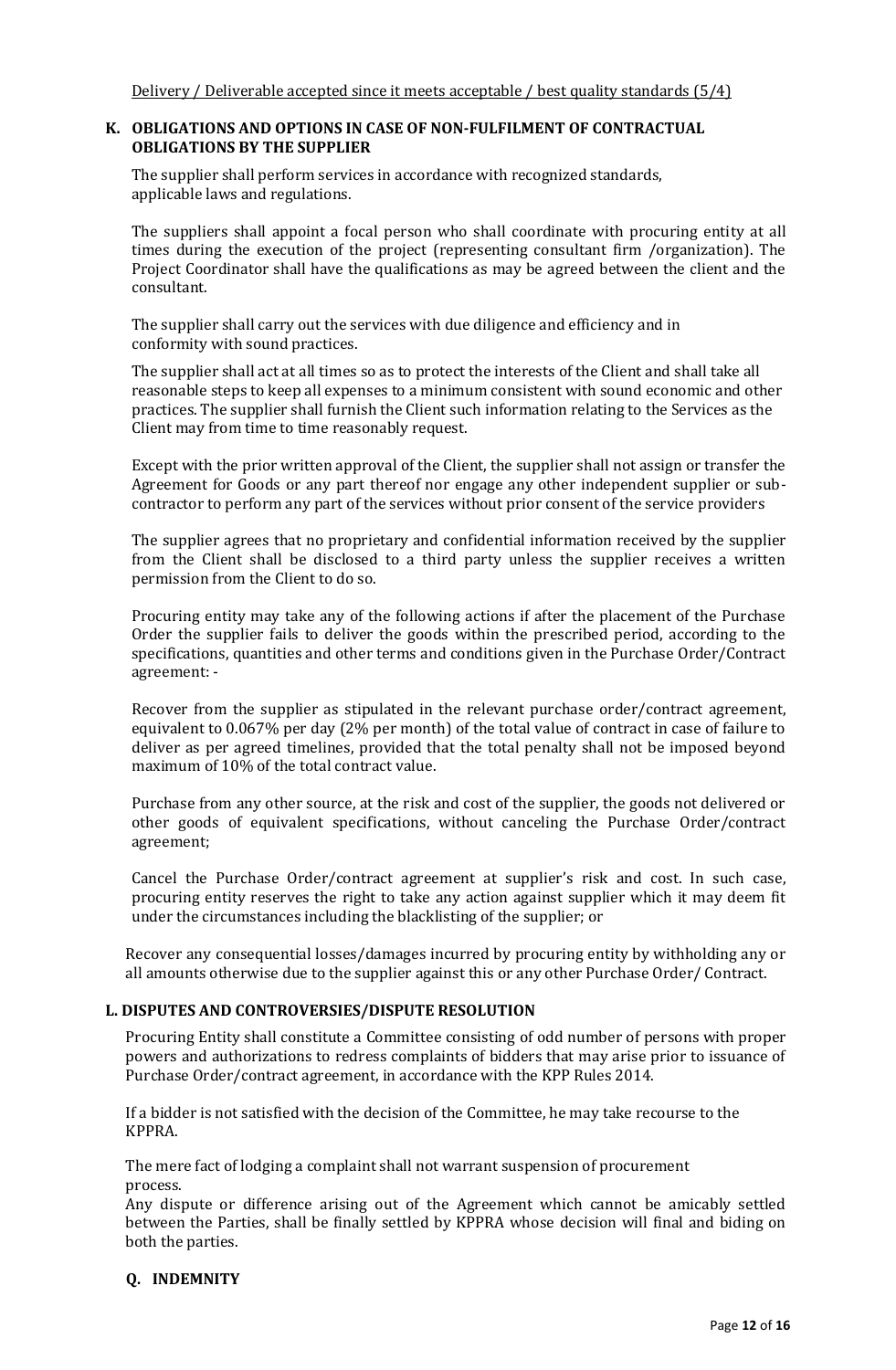The supplier shall at all times indemnify the procuring entity against the claims which may be made in respect of the goods for infringement of any right protected by patent, registration of design or trade mark and shall take all risks of accident of damages which may cause a failure of the supply from whatever cause arising and the entire responsibility for the sufficiency of all the means used by him for the fulfillment of the contract; provided always that in event of any claim in respect of an alleged breach of a patent registered design or trade mark being made against the procuring entity, it shall notify the supplier of the same and the supplier shall be at liberty at his own expense to conduct negotiations for settlements of any litigation that may arise there from.

## **R. SUB-LETTING CONTRACT**

The supplier shall not sub-let or assign this Contract or any part thereof without the written permission of the procuring entity. In the event of the Service provider subletting or assigning this Contract or any part thereof without such permission, the procuring entity shall be entitled cancel the Contract and to purchase the goods elsewhere on the supplier account and risk and the supplier shall be liable for any loss or damage which the procuring entity may sustain in consequence of arising out of such purchase.

## **S. BRIBES COMMISSION ETC.**

Any bribe, commission, gift or advantage given, promised or offered by or on behalf of the Contractor or his partner, agent or servant, or any one on his or their behalf to any officer servant, representative or agent of the procuring entity or any person on its behalf in relation to the obtaining or to the execution of this or any other contract with the procuring entity, shall in addition to any criminal liability which he may incur, subject the contractor to cancellation of this and all other Contracts and also to payments of any loss or damage resulting from such cancellation to the like extent as is provided in cases cancellation under clause 8 hereof; and the procuring entity shall be entitled to deduct the amounts so payable from any moneys, otherwise due to the supplier under this or any other Contract. Any question or dispute as to the commission of any offence under this clause shall be settled by the procuring entity in such manner as it shall think fit and sufficient, and its decision shall be final and conclusive.

**T. TERMINATION (End of Services):** The Agreement shall terminate when, pursuant to the provisions hereof, the Services have been completed and full and final payment has been made.

**Termination by the Client:** The Client may, by a written notice of thirty (30) days to the supplier, terminate this Agreement. All accounts between the Client and the Service provider shall be settled not later than sixty (60) days of the date of such termination.

**Termination by the Supplier:** The supplier may suspend the Agreement by a written notice of thirty (30) days only if the supplier does not receive payments due under this Agreement within thirty (30) days of submission of its invoice. If the payment is still not made to the supplier after thirty (30) days of notice of suspension, the Supplier/Vendor may terminate this Agreement in whole or in part by giving fifteen (15) days advance notice of intent to terminate. If the Agreement is terminated by the supplier under such circumstances, the Procuring entity shall pay, within a period of thirty (30) days of the date of such notice of intent to terminate referred above, all payments due to the supplier.

#### **U. FORCE MAJEURE**

The term "Force Majeure" as employed herein shall mean acts of God, strikes, lockout or other industrial disturbances, acts of public enemy, wars, blockades, insurrection, riots, epidemics, landslides, earthquakes, storms, lightning, floods, washouts, civil disturbances, explosions and any other similar events, not within the control of either Party and which by the exercise of due diligence neither Party is able to overcome.

If either Party is temporarily unable by reason of Force Majeure to meet any of its obligations under the Agreement, and if such Party gives to the other Party written notice, of the event within fifteen (15) days after its occurrence, such obligations of the Party, as it is unable to perform by reason of the event, shall be suspended for as long as the inability continues. Neither Party shall be liable to the other Party for loss or damage sustained by such other Party arising from any event referred to as Force Majeure or delays arising from such event. Force Majeure shall not include insufficiency of funds or failure to make any payment required under the Agreement.

#### **V. APPLICABLE LAWS**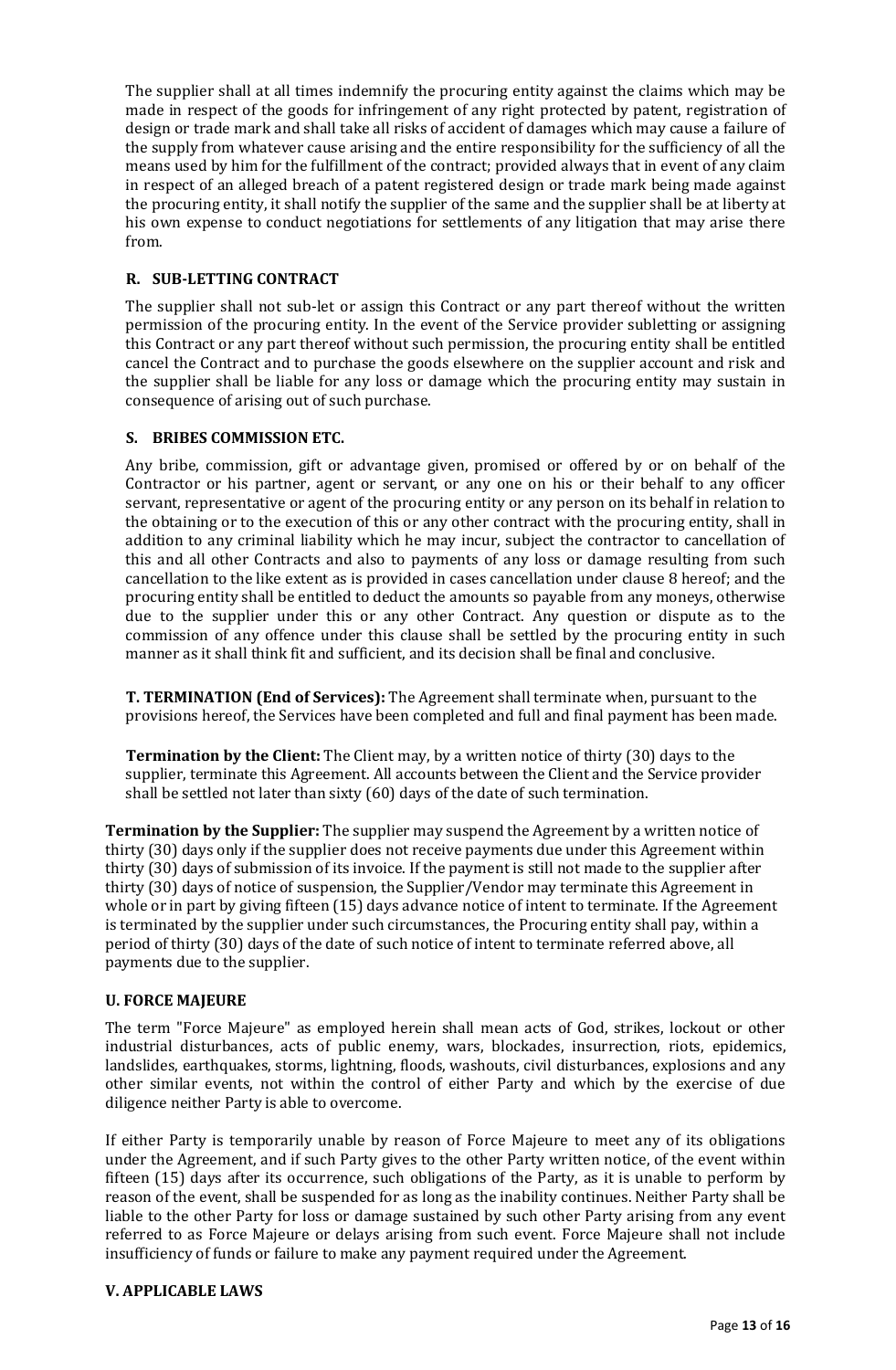This Agreement shall, in all respects, be read and construed and shall operate in conformity with the KPPRA Act 2012 and KPPRA Rules 2014.

## **W. CONTRACT AMENDMENT**

No variation in or modifications to the terms of the Agreement shall be made, except by a written amendment signed by the Parties hereto.

## **X. NOTICES**

Any notice given by any of the Parties hereto shall be sufficient only if in writing and delivered in person or through registered mail as follows:

To: The Client

To: The Supplier

or to such other address as either of these Parties shall designate by notice given as required herein. Notices shall be effective when delivered.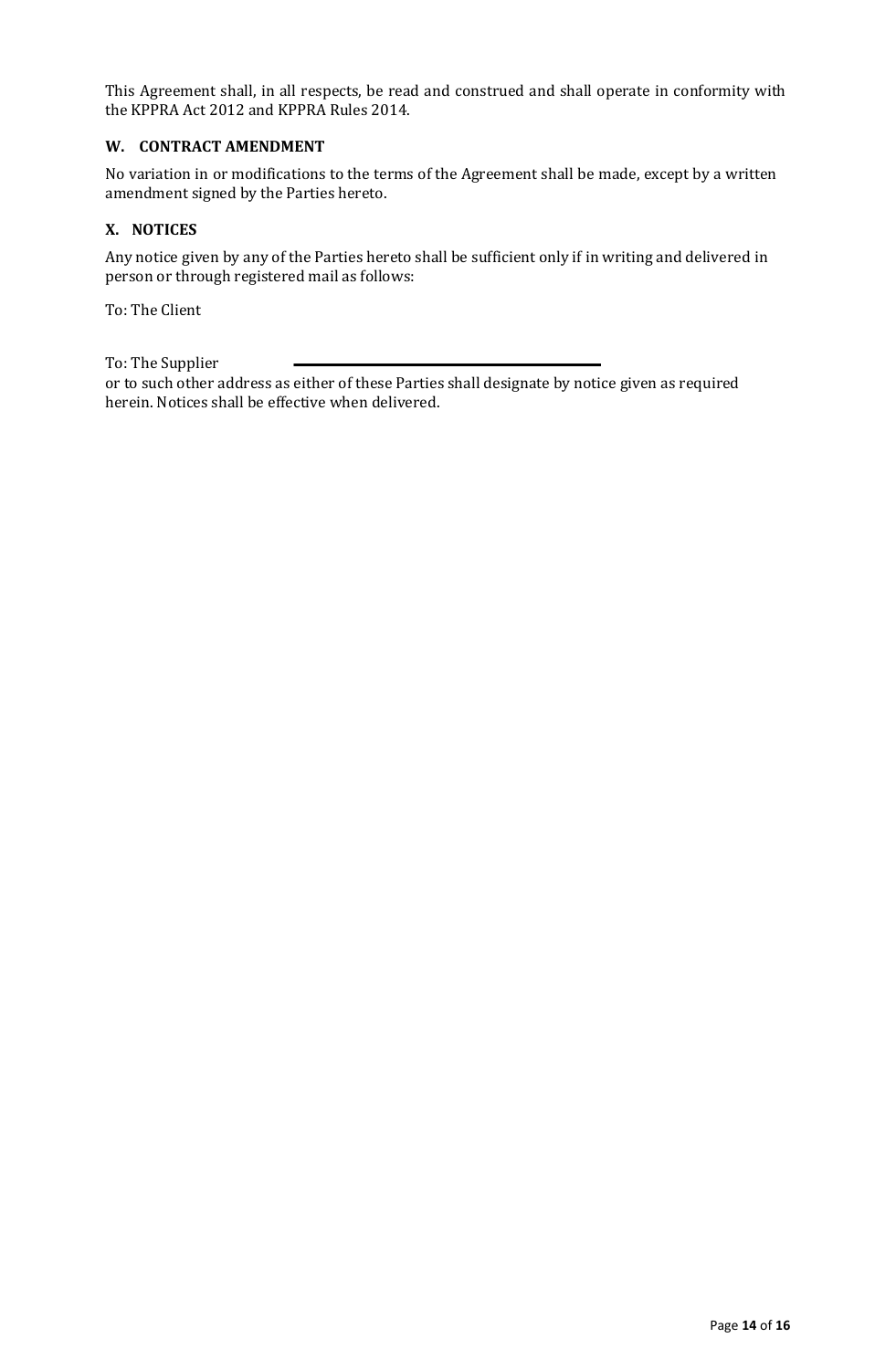# <span id="page-14-0"></span>**BANK GUARANTEE FORM IN RESPECT OF BID SECURITY (To be furnished on non-judicial stamp paper of appropriate value)**

Procuring Officer Procuring entity and its address

1. M/s: \_\_\_\_\_\_\_\_\_\_\_\_\_\_\_through their agent \_\_\_\_\_\_\_\_\_\_\_\_\_\_\_\_\_ (hereinafter called the supplier) are submitting their offer against your tender enquiry No.

due on and have requested us to issue a bank guarantee for \_\_\_\_\_\_\_\_\_\_\_\_\_\_ in your favor as bid security to ensure their compliance with conditions of the tender.

2. The Guarantor waiving all objections and defenses and under the aforesaid contract, hereby unconditionally, irrevocably and independently guarantees to pay to procuring entity without delay upon procuring entity's first written demand any amount claimed by procuring entity up to the sum named herein, on procuring entity written declaration that the bidder has refused or failed to fulfill any of the terms of the tender / bid or committed any breach of the tender / bid.

3. Notices in writing of any such breach, of which the Buyer shall be the sole Judge, as aforesaid, on the part of the bidder shall be given by the Buyer to the Guarantor and on each first demand, payment shall be made by the Guarantor of all sums then due under this guarantee unconditionally and without any reference to the bidder or any other person and without any objection.

4. This guarantee is valid up to three months from date of opening of tender. In case the tenderers / bidders are awarded a contract for supply of goods / works / services as per tender enquiry / letter / RFP quoted above, the guarantee will remain valid up to the date of furnishing of an acceptable performance bond on Procuring entity's format.

5. Claim if any must reach us in writing on or before the expiry date after which we will no longer be liable to make payment to you.

NAME OF THE BANK

WITH ADDRESS AUTHORISED OFFICER OF THE BANK